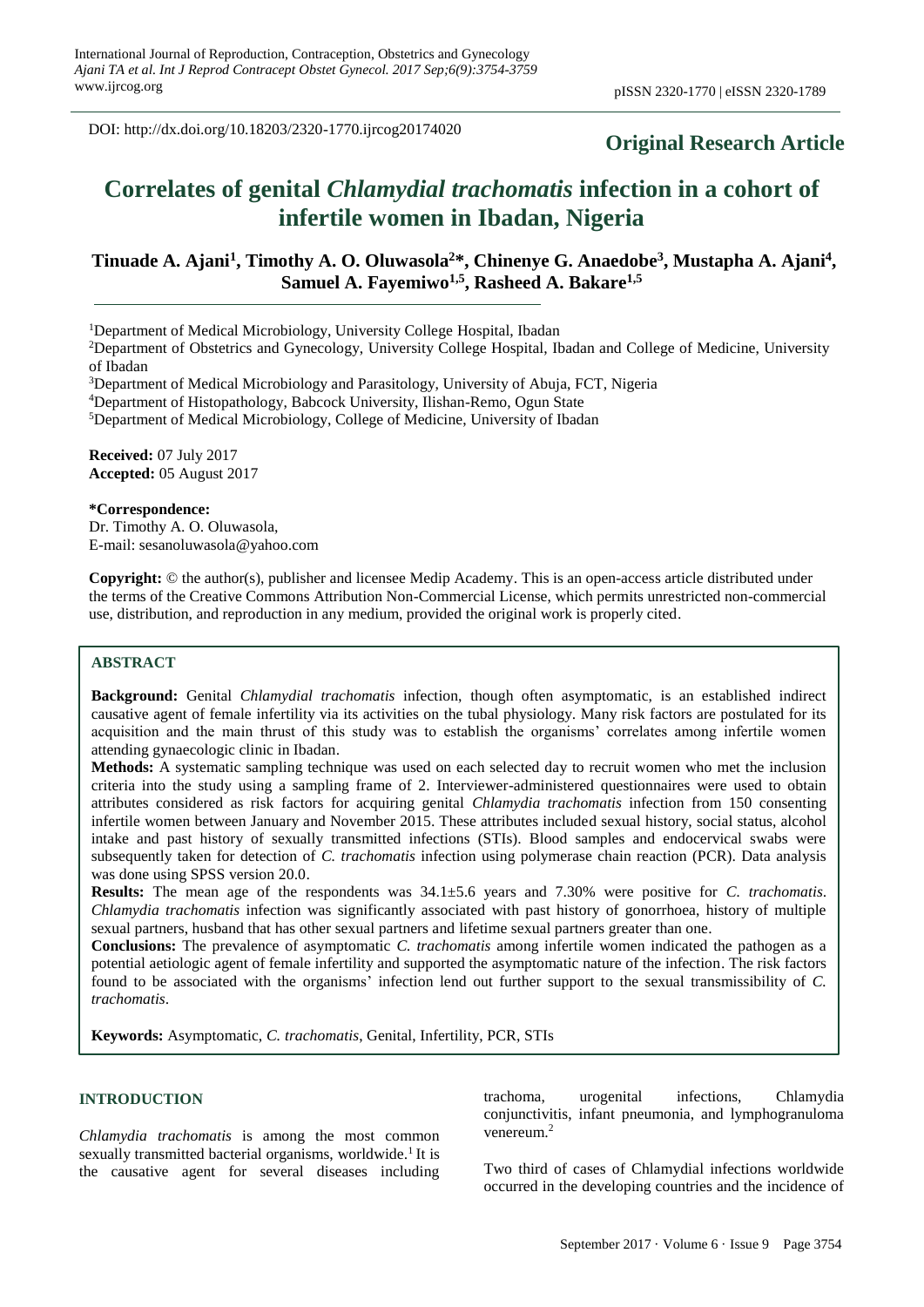the infection has continued to rise every year in both industrialized and developing countries.<sup>1</sup>

Infertility is a worldwide problem affecting more than 15- 20% of married couples and commonly caused, in most developing countries, by tubal damage in women. <sup>3</sup> Pelvic infections from sexually transmitted organisms especially *C. trachomatis* have remained the commonest cause of tubal occlusion. 3,4 Genital *C. trachomatis* infections in women are usually asymptomatic or present with less severe symptoms than other sexually transmitted diseases thus allowing the infection go unnoticed till secondary or tertiary symptoms develop with far reaching consequences such as infertility.<sup>2,5</sup> A study in Ibadan found the prevalence of Chlamydia cervicitis to be 17.6% among women undergoing hysterosalphingography for infertility evaluation while several studies have proven that *C. trachomatis* infections rates are higher among infertile than fertile women.<sup>3,5-15</sup>

Patients with positive Chlamydia assay are 1.7 times at risk of infertility compared with patients with negative assay. <sup>5</sup> A study reported that *Chlamydia trachomatis* IgG was significantly higher among patients presenting with infertility than those that did not.<sup>16</sup> A study also reported that both past and current Chlamydial infections are strongly statistically significant in women with secondary infertility while another study reported a prevalence of 28.1% among women presenting with infertility in a clinic. 13,17

In developing countries, the prevalence of lower genital tract chlamydial infection in sexually active women is reported to be 26%. <sup>18</sup> Fifteen million new cases of *C. trachomatis* occur in Africa while 45 million new cases are reported in Southern Asia every year.<sup>19</sup> In Nigeria, the prevalence of *C. trachomatis* was 18.2% in Lagos, 17.6% in Ibadan and 22% in Calabar among women undergoing evaluation for infertility.6,8,14 Other studies in Nigeria among other populations have reported varied prevalence of Chlamydia infections which ranged from 6.7% to 60% in Lagos, Zaria, Benin, Enugu, Port-Harcourt and Kano. 4,9,20-26

Numerous risk factors and sexual behaviour have been associated with acquisition of genital Chlamydia infection. Studies done on the prevalence and risk factors for genital Chlamydia infection found that the main risk factors for *C. trachomatis* infection are age, irregular sexual relationships and change of sexual partners, failure to use (or erratic use) of barrier contraception during intercourse, and insufficient knowledge about sexual life and care for one's sexual health.27,28

Another study in Germany found that genital Chlamydia infection was associated with alcoholism, high use of marijuana and cigarettes, lower social status, oral contraceptive use and pregnancy.<sup>29</sup> In another study, additional risk factors reported included duration of marriage, partners living away from each other, age (40%

of adolescent women are currently infected), educational level, unprotected sex with an infected partner and multiple sexual partners.<sup>30</sup> A systematic review and metaanalysis done in Australia found a trend of higher Chlamydia prevalence in younger populations. <sup>31</sup> In Nigeria, risk factors found to be associated with *Chlamydia trachomatis* infection include multiple sexual partners, irregular contraceptive usage and past history of sexually transmitted infections.<sup>32</sup>

The objective of this study was to determine the risk factors predisposing to acquisition of genital *Chlamydia trachomatis* infection among women presenting with infertility in University College Hospital, Ibadan.

# **METHODS**

This was a descriptive cross-sectional study in which women presenting with infertility and asymptomatic for *Chlamydia trachomatis* infection at the Gynaecology clinic of the University College Hospital were recruited. Questionnaires were administered between January and November 2015 to obtain respondent's attributes considered as risk factors for acquiring genital *Chlamydia trachomatis* infection. These attributes include sexual history, social status, alcohol intake and past history of sexually transmitted infections (STIs).

Blood samples and endocervical swabs were subsequently taken from the consenting infertile women. Only women who presented with infertility at the gynaecology clinic of the UCH, Ibadan, Nigeria and consented to the study were included while those who presented with infertility but have symptoms suggestive of genital *Chlamydia trachomatis* infection such as dysuria, abnormal vaginal discharge, abnormal menstrual bleeding, post-coital bleeding and lower abdominal pain were excluded. In addition, women who used antibiotics in the preceding 6 weeks and those who refuse to consent were excluded from the study.

# *Sampling technique*

A simple random sampling using balloting technique was used to select one day out of the three clinic days for the study weekly. A systematic sampling technique was used on the selected day to recruit women who met the inclusion criteria into the study. Using a sampling interval of 2 for weekly patient selection, the first patient is recruited by ballot and thereafter every alternate patient was selected until the desired sample, which were 10 for each clinic day was met.

#### *Data manangement*

Data collected was subjected to descriptive and inferential statistical analysis using the SPSS version 20.0 software. In addition, means and standard deviation were derived for quantitative variables, while qualitative variables were summarized as proportions. Chi square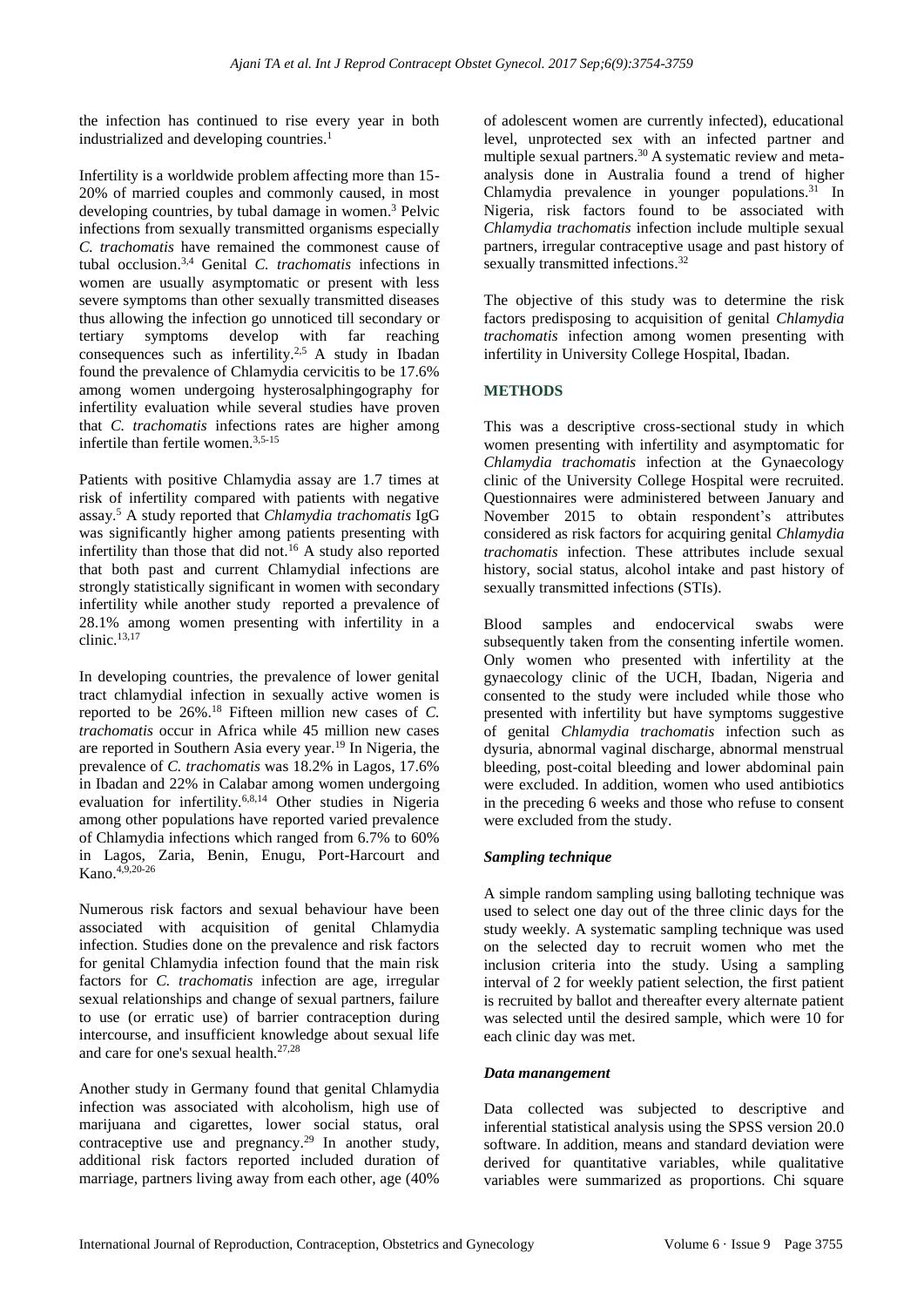test was used to assess association between qualitative variables. P values  $\leq$  0.05 was considered statistically significant.

Variables of interest were past history of infection with Neisseria gonorrhea or any other sexually transmitted diseases (STD), use of condom with a sexual partner and past history of multiple sexual partners.

# **RESULTS**

It was a cross- sectional hospital based study that involved 150 consenting women presenting with infertility at the gynaecology clinic of the UCH, Ibadan. Their mean age was 34.1±5.6 years.

Majority, 89 (59.3%), were self-employed and almost three-quarters, 108 (72%) earn above the national minimum wage.

## **Table 1: Socio-demographic characteristics of the respondents.**

| Socio-demographic     | <b>Frequency</b> | Percentage |  |
|-----------------------|------------------|------------|--|
| characteristics       |                  |            |  |
| Age groups (in years) |                  |            |  |
| 20-29                 | 29               | 19.3       |  |
| 30-39                 | 96               | 64.0       |  |
| $\geq 40$             | 25               | 16.7       |  |
| <b>Religion</b>       |                  |            |  |
| Christianity          | 92               | 61.3       |  |
| Islam                 | 58               | 38.7       |  |
| <b>Marital status</b> |                  |            |  |
| Single                | 11               | 7.3        |  |
| Married               | 136              | 90.7       |  |
| Divorced              | 3                | 2.0        |  |
| <b>Family setting</b> |                  |            |  |
| Monogamy              | 129              | 86.0       |  |
| Polygamy              | 21               | 14.0       |  |
| <b>Education</b>      |                  |            |  |
| Primary uncompleted   | 2                | 1.3        |  |
| Primary completed     | 8                | 5.3        |  |
| Secondary uncompleted | 7                | 4.7        |  |
| Secondary completed   | 44               | 29.3       |  |
| Post-secondary        | 27               | 18.0       |  |
| Tertiary              | 62               | 41.4       |  |
| Income (in naira)     |                  |            |  |
| < 18,000              | 42               | 28.0       |  |
| $\geq$ 18,000         | 108              | 72.0       |  |
| <b>Employment</b>     |                  |            |  |
| Self-employed         | 89               | 59.3       |  |
| <b>Employed</b> by    | 46               | 30.7       |  |
| government/private    |                  |            |  |
| Unemployed            | 10               | 6.7        |  |
| Housewife             | $\mathbf{1}$     | 0.7        |  |
| Student               | $\overline{2}$   | 1.3        |  |
| Others                | $\overline{c}$   | 1.3        |  |

The other socio-demographic characteristics are illustrated in the Table 1. In addition, 116 (77.3%) were HIV negative and only 5 (3.3%) take alcohol (Table 2).

## **Table 2: Gynaecological history and sexual behaviour of respondents.**

| <b>Variables</b>                          | <b>Frequency</b> | Percentage |  |  |  |  |
|-------------------------------------------|------------------|------------|--|--|--|--|
| <b>Type of infertility</b>                |                  |            |  |  |  |  |
| Primary                                   | 61               | 40.7       |  |  |  |  |
| Secondary                                 | 89               | 59.3       |  |  |  |  |
| Previous history of abortion              |                  |            |  |  |  |  |
| Yes                                       | 56<br>37.3       |            |  |  |  |  |
| N <sub>o</sub>                            | 94               | 62.7       |  |  |  |  |
| Use condom with sexual partner            |                  |            |  |  |  |  |
| Yes                                       | 27               | 18.0       |  |  |  |  |
| No                                        | 123              | 82.0       |  |  |  |  |
| New sex partner in the last 3 months      |                  |            |  |  |  |  |
| Yes                                       | 8                | 5.3        |  |  |  |  |
| N <sub>0</sub>                            | 142              | 94.7       |  |  |  |  |
| Long distance driver husband              |                  |            |  |  |  |  |
| Yes                                       | 15               | 10.0       |  |  |  |  |
| No                                        | 135              | 90.0       |  |  |  |  |
| <b>Alcohol intake</b>                     |                  |            |  |  |  |  |
| Yes                                       | 5                | 3.3        |  |  |  |  |
| No                                        | 145              | 96.7       |  |  |  |  |
| <b>Number of Sex partners presently</b>   |                  |            |  |  |  |  |
| 1                                         | 147              | 98.0       |  |  |  |  |
| 2 or more                                 | 3                | 2.0        |  |  |  |  |
| <b>Number of lifetime sexual partners</b> |                  |            |  |  |  |  |
| 1                                         | 76               | 50.7       |  |  |  |  |
| >1                                        | 74               | 49.3       |  |  |  |  |
| <b>Husband has other sexual partners</b>  |                  |            |  |  |  |  |
| Certainly yes                             | 21               | 14.0       |  |  |  |  |
| Certainly no                              | 71               | 47.3       |  |  |  |  |
| Not sure                                  | 58               | 38.7       |  |  |  |  |
| <b>History of Multiple sex partner</b>    |                  |            |  |  |  |  |
| Yes                                       | 65               | 43.3       |  |  |  |  |
| N <sub>o</sub>                            | 85               | 56.7       |  |  |  |  |
| <b>HIV</b> status                         |                  |            |  |  |  |  |
| Positive                                  | 8                | 5.3        |  |  |  |  |
| Negative                                  | 116              | 77.3       |  |  |  |  |
| Unknown                                   | 26               | 17.3       |  |  |  |  |

The prevalence of *Chlamydia trachomatis*, using PCR, was 7.30%. Among the respondents, *Chlamydia trachomatis* infection was significantly associated with past history of gonorrhoea, history of multiple sexual partners, husband that has other sexual partners and lifetime sexual partners greater than one, (Tables 3).

The logistic regression analysis showed that respondents who had past history of gonorrhoea were 8.37 times more likely to have genital *Chlamydia trachomatis* infection than those that did not have the infection.

History of multiple sexual partners was strongly associated with genital *C. trachomatis* infection, (Tables 3 and 4).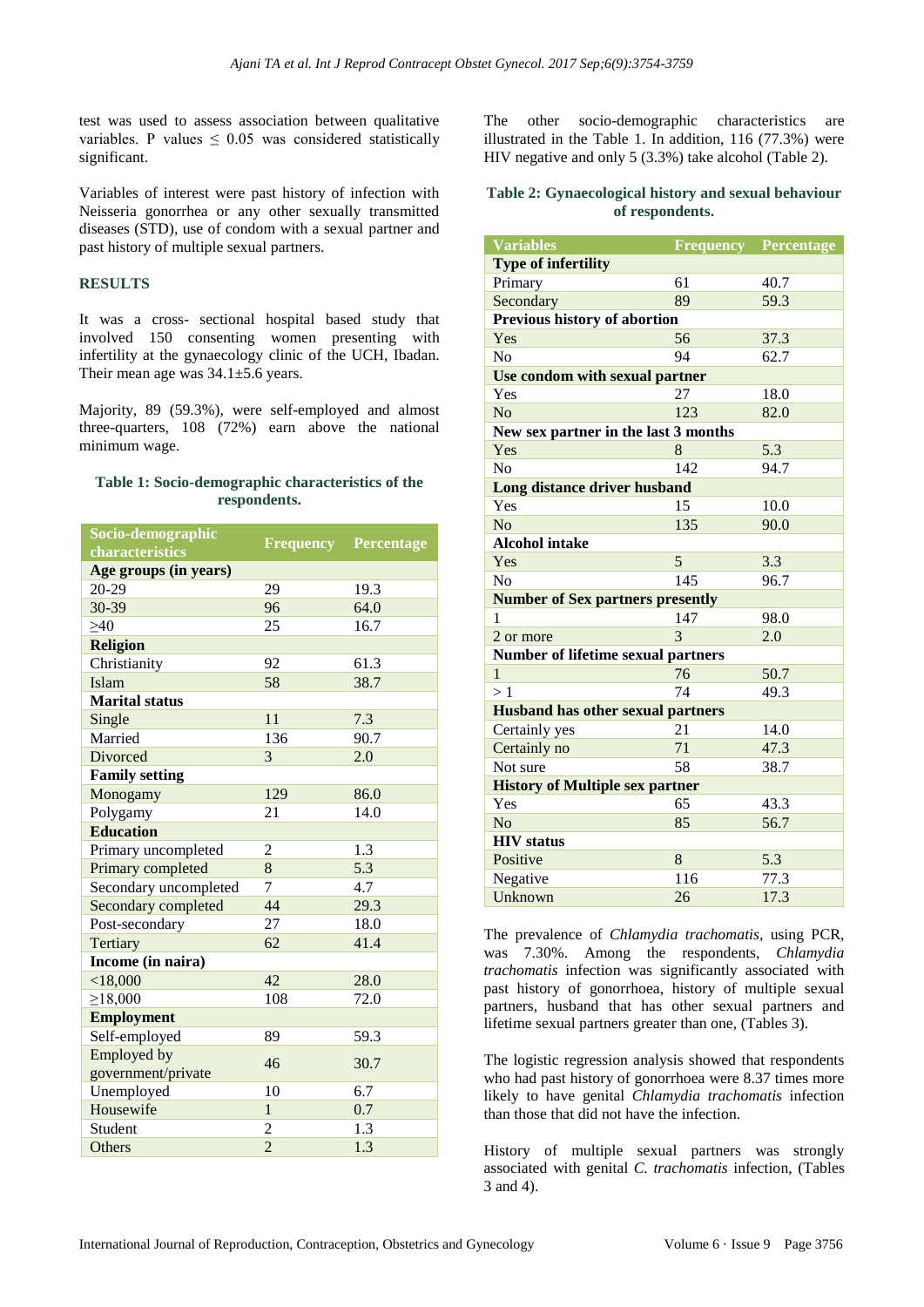| <b>Chlamydia infection</b> |            |                |       |                       |
|----------------------------|------------|----------------|-------|-----------------------|
| Yes $(\% )$                | No $(\% )$ |                |       | p-value               |
|                            |            |                |       |                       |
| 2(6.9)                     | 27(93.1)   |                | 0.025 | 0.988                 |
| 7(7.3)                     | 89 (92.7)  | $\overline{2}$ |       |                       |
| 2(8.0)                     | 23(92.0)   |                |       |                       |
|                            |            |                |       |                       |
| 9(17.3)                    | 43(82.7)   | $\mathbf{1}$   | 8.494 | 0.0036                |
|                            | 96(98.0)   |                |       |                       |
|                            |            |                |       |                       |
| 9(13.8)                    | 56 (86.2)  |                | 7.2   | 0.007                 |
| 2(2.4)                     | 83 (97.6)  | 1              |       |                       |
|                            |            |                |       |                       |
| 1(12.5)                    | 7(87.5)    |                | 0.352 | 0.839                 |
| 8(6.9)                     | 108(93.1)  | 2              |       |                       |
| 2(7.7)                     |            |                |       |                       |
|                            |            |                |       |                       |
| 9(42.9)                    | 12(57.1)   | $\overline{2}$ | 45.4  | < 0.001               |
| 1(1.4)                     | 70 (98.6)  |                |       |                       |
| 1(1.7)                     | 57 (98.3)  |                |       |                       |
|                            |            |                |       |                       |
| 2(2.6)                     | 74 (97.4)  | 1              |       | 0.025                 |
| 9(12.2)                    | 65 (87.8)  |                |       |                       |
|                            | 2(2.0)     | 24(92.3)       | df    | $\mathbf{X}^2$<br>5.0 |

**Table 3: Factors associated with chlamydia trachomatis infection in the respondents.**

P value is set at  $\langle 0.05$ .

#### **Table 4: Logistic regression analysis.**

| <b>Odds</b><br><b>Ratio</b>            | 95%<br>Confidence<br><b>Interval</b> | p-value                                                                                   |  |  |  |  |
|----------------------------------------|--------------------------------------|-------------------------------------------------------------------------------------------|--|--|--|--|
| <b>Past history of Gonorrhoea</b>      |                                      |                                                                                           |  |  |  |  |
| 8.37                                   |                                      | 0.002                                                                                     |  |  |  |  |
|                                        |                                      |                                                                                           |  |  |  |  |
| 0.00                                   |                                      | 0.528                                                                                     |  |  |  |  |
| <b>History of Multiple sex partner</b> |                                      |                                                                                           |  |  |  |  |
|                                        |                                      |                                                                                           |  |  |  |  |
|                                        |                                      | 0.007                                                                                     |  |  |  |  |
| <b>Husband has other sex partners</b>  |                                      |                                                                                           |  |  |  |  |
| 52.5                                   |                                      | < 0.0001                                                                                  |  |  |  |  |
|                                        |                                      |                                                                                           |  |  |  |  |
| 1.23                                   |                                      | 0.885                                                                                     |  |  |  |  |
| <b>Lifetime sexual partners</b>        |                                      |                                                                                           |  |  |  |  |
|                                        |                                      |                                                                                           |  |  |  |  |
|                                        |                                      | 0.025                                                                                     |  |  |  |  |
|                                        | 6.67<br>5.12                         | 1.60-81.75<br>$0.00 - 27.84$<br>1.30-64.95<br>4.09-226.61<br>$0.02 - 97.76$<br>0.98-35.72 |  |  |  |  |

P value is set at <0.05.

#### **DISCUSSION**

Genital *Chlamydia trachomatis* is known to be a cause of female infertility although often unrecognized because of its asymptomatic nature. This study was done to determine the correlates of asymptomatic genital *C. trachomatis* infection among infertile women. Using PCR, prevalence rate was 7.30% thus highlighting the asymptomatic nature of *Chlamydia trachomatis*. 2,5 This prevalence rate is also similar to rates obtained in studies from Argentina, Sudan and Iran from where prevalence of 7.27%, 10.5% and 12.4% were reported respectively but higher than 1.6% reported in Ghana.<sup>3,7,33,34</sup> These different prevalent rates might be due to socio-cultural differences and practices across these countries.

In Nigeria, there is paucity of data on the prevalence of asymptomatic genital *Chlamydia trachomatis* infection among infertile women based on PCR*.* In a study conducted by Otoikhian et al, the prevalence of *Chlamydia trachomatis* among asymptomatic adolescents in Nigeria in which PCR was used as a diagnostic method was found to be 52.63%. <sup>26</sup> This prevalence was much higher than what we obtained in the present study. The reason for this difference might be due to the different study populations that participated in their studies. It has been established that the prevalence of *Chlamydia trachomatis* infection is higher among adolescents. 1

Past history of *Neisseria gonorrheae* or other STIs, multiple sexual partners, husband that had other sex partners and lifetime sex partner >1 remained strongly associated risk factors for *C. trachomatis* infection. Several studies have previously demonstrated positive correlation between multiple sexual partners and increased risk for *Chlamydia trachomatis* infection.2,3,28,32,35 Asymptomatic men have been found to have large reservoir of *Chlamydia trachomatis* which could potentially and repeatedly, re-infect their partners.<sup>36</sup> The strong association with husbands who had other sex partners found in this study however suggested that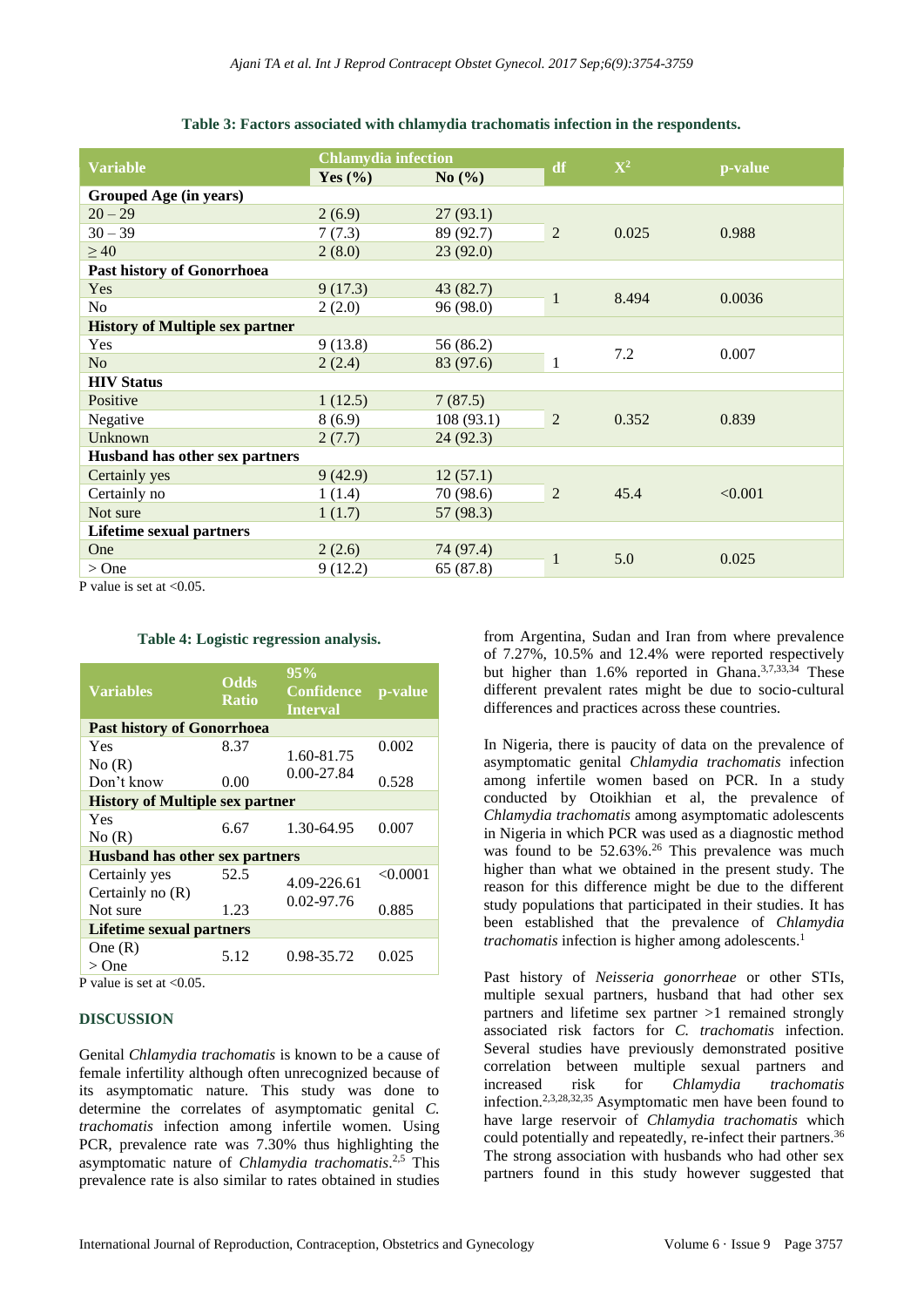transmission may require repeated exposure to an infected partner, which would be facilitated by the longer-term partnerships that are characteristic of individuals who cohabit.

The lack of association between *C. trachomatis* and the non-use of condom in this study is similar to an earlier systematic review by Navarro et al but in contrast with a previous research which reported a positive relationship. 37.38 This lack of association might be because the respondents, being infertile women were unlikely to be on any form of contraception. The association between *Chlamydia trachomatis* and past history of *Neisseria gonorrhoea* or other STIs in this study is similar to that of other studies although Tukur *et al* did not find any of such association between *C. trachomatis* infection and past history of STI. 20,32,39-41 The association corroborated the fact that previous STIs, especially gonorrhoea, increase the risk for chlamydia infection. <sup>8</sup> The risk of infertility thus increases with each successive episode of infection. 10,42

In summary, the prevalence of asymptomatic *C. trachomatis* among infertile women indicated the pathogen as a potential aetiologic agent of female infertility and supported the asymptomatic nature of the infection. The risk factors found to be associated with the organism infection lend out further support to the sexual transmissibility of *C. trachomatis*. Understanding the risk factors will enable targeted efforts at their prevention in order to reduce the burden of infertility in Nigeria. There should be preventive programme strategies such as education on risky sexual behaviours among women of reproductive age group or sexually active individuals.

# **ACKNOWLEDGMENTS**

Authors would like to appreciate the Head of Department and Staff of the Gynaecology Clinic of University College Hospital Ibadan, Oyo State, for their cooperation and support during the study.

*Funding: No funding sources Conflict of interest: None declared Ethical approval: The study was approved by the Institutional Ethics Committee*

# **REFERENCES**

- 1. Cuffini C, Bottiglieri M, Kiguen X, E. Alonso C, Valdes Deimundo R, Beatriz Isa M, et al. Molecular Epidemiology of Genital Chlamydia Trachomatis Infection in Asymptomatic Adolescent-Young People. J Microbiol Res. 2012;2(4):114-7.
- 2. Sturm-Ramirez K, Brumblay H, Diop K, Guèye-Ndiaye A, Sankalé JL, Thior I et al. Molecular epidemiology of genital Chlamydia trachomatis infection in high-risk women in Senegal, West Africa. J Clin Microbiol. 2000;38(1):138-45.
- 3. Rashidi BH, Chamani-Tabriz L, Haghollahi F, Jeddi-Tehrani M, Naghizadeh MM, Shariat M, et al. Effects of *Chlamydia trachomatis* infection on fertility; a casecontrol study. J Reprod Infertil. 2013;14(2):67-72.
- 4. Nsonwu-Anyanwu A, Charles-Davies M, Oni A, Taiwo V, Bello FA. Chlamydial Infection, plasma peroxidation and obesity in tubal infertility. Ann Ibadan Postgrad Med. 2011;9(2):84-9.
- 5. Tayo AO, Akinola IO, Ottun TA, Babatunde A, Shakunle B. Chlamydia infection and infertility: any relationship? The Lagos State University Teaching Hospital experience. Int J Med Med Sci. 2011;1(1):17- 9.
- 6. Atalabi OM, Fayemiwo SA, Oladokun AA, Bakare RA. Pattern of asymptomatic sexually transmitted infections in women undergoing hysterosalpingography for infertility evaluation in Ibadan Nigeria. Trop J Obstet Gynecol. 2013;30(2):91-8.
- 7. Siemer J, Theile O, Larbi Y, Fasching PA, Danso KA, Kreienberg R, et al. *Chlamydia trachomatis* Infection as a risk factor for infertility among women in West Africa. J Chem Inf Model. 2008;78(1):323-7.
- 8. Oloyede O, Fakoya T, Oloyede A, Alayo A. Prevalence and awareness about Chlamydial infection in women undergoing infertility evaluation in Lagos, Nigeria. Int J Heal Res. 2009;2(2):157-62.
- 9. Nwankwo EO, Sadiq MN. Prevalence of Chlamydia trachomatis infection among patients attending infertility and sexually transmitted diseases clinic (STD) in Kano, North Western Nigeria. Afr Health Sci. 2014;14 (3):672-8.
- 10. Okonofua FE, Ako-Nai KA, Dighitoghi MD. Lower genital tract infections in infertile Nigerian women compared with controls. Genitourin Med. 1995;71(3):163-8.
- 11. Morhason-Bello I, Ojengbede O, Oladokun A, Adedokun B, Ajayi A, Adeyanju A, et al. The prevalence and outcome of asymptomatic chlamydial infection screening among infertile women attending gynecological clinic in Ibadan, South West Nigeria. Ann Med Heal Sci Res. 2014;4(2):253-7.
- 12. Musa M, Joel B, Lenard A, Joseph N, Ronald M, Julius M, et al. Prevalence and factors associated with genital chlamydial infections among women attending the gynecology clinic At Mbarara Regional Referral Hospital. J Heal Med Nurs. 2016;26:20-7.
- 13. Malik A, Jain S, Hakim S, Shukla I, Rizvi M. Chlamydia trachomatis infection and female infertility. Indian J Med Res. 2006;123:770-5.
- 14. Inyang-Etoh P, Ogban G, Inyang-Etoh E, Useh M, Etuk S. Prevalence of *Chlamydia trachomatis* infection among women attending infertility clinics in Calabar, Nigeria. Niger J Heal Biomed Sci. Department of Physiology, College of Medicine of the University of Lagos. 2009;8(1).
- 15. Jeremiah I, Okike O, Akani C. The prevalence of serum immunoglobulin g antibody to *Chlamydia trachomatis* in subfertile women presenting at the university of port harcourt teaching hospital, Nigeria. Int J Biomed Sci. 2011;7(2):120-4.
- 16. Miron ND, Socolov D, Mares M, Anton G, Nastasa V, Moraru RF, et al. Bacteriological agents which play a